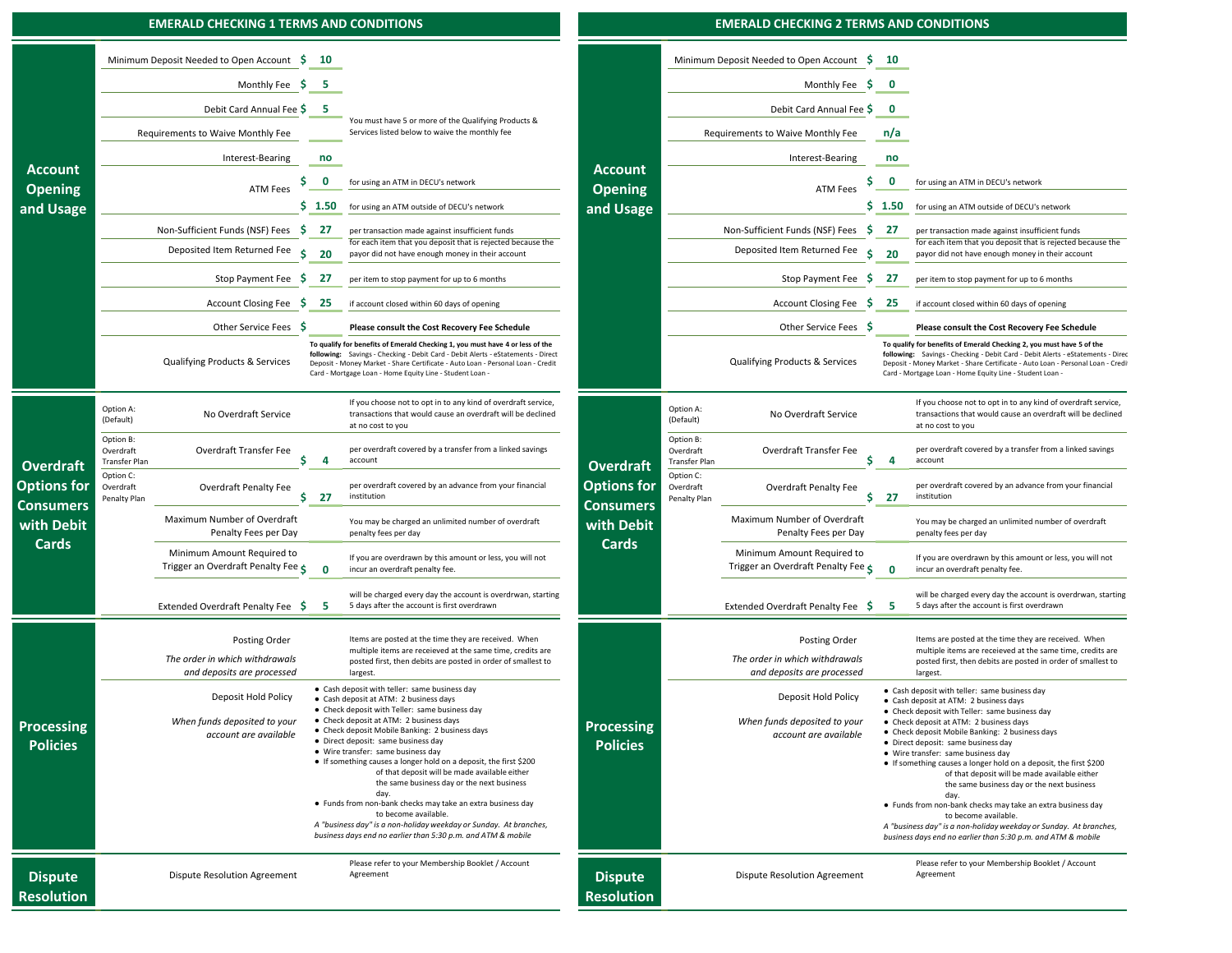#### **\$ 10 \$ 10** Minimum Deposit Needed to Open Account **Internal of the S**  $\bullet$  **D** *D* **D** *D D D D D D D D D D D D D D D D D D D D D D D D D D D D D D D* **\$ 0 \$ 0** Debit Card Annual Fee **n/a n/a** Requirements to Waive Monthly Fee Requirements to Waive Monthly Fee **no**\$ 0 for using an ATM in DECU's network **DECU's network CLASS COMPANITY ATM Fees** \$ 0 for using an ATM in DECU's network **\$ 1.50** for using an ATM outside of DECU's network **\$ 1.50** for using an ATM outside of DECU's network **27** per transaction made against insufficient funds **b 1998 1998 1999 1999 1999 1999 1999 1999 1999 1999 1999 1999 1999 1999 1999 1999 1999 1999 1999 1999 1999 1999 1999 199 Deposited Item Returned Fee** \$ 20 for each item that you deposit that is rejected because the Deposited Item Returned Fee \$20 payor did not have enough money in their account **being a state of the San Account** Deposited Item Returned Fee \$20 for each item that you deposit that is rejected because the payor did not have enough money in their account **EXECUTE AT A PER SECUTE IT A PER SECUTE IT A PER SECUTE IT A PER SECUTE IT A PER SECUTE IT A PER SECUTE IT A PER SECUTE IT A PER SECUTE IT A PER SECUTE IT A PER SECUTE IT A PER SECUTE IT A PER SECUTE IT A PER SECUTE IT A** Account Closing Fee \$25 if account closed within 60 days of opening **by a count closed within 60 days of opening <b>by a count Closing Fee \$25** if account closed within 60 days of opening **\$ Please consult the Cost Recovery Fee Schedule \$ Please consult the Cost Recovery Fee Schedule** Other Service Fees Qualifying Products & Services Deposit ‐ Money Market ‐ Share Certificate ‐ Auto Loan ‐ Personal Loan ‐ Credit Charles Controller Services Auto Loan ‐ Credit Charles Controller Services Auto Loan ‐ Deposit ‐ Money Market ‐ Option A:<br>(Default) No Overdraft Service If you choose not to opt in to any kind of overdraft service, transactions that would cause an overdraft will be declined at no cost to you Option A:<br>(Default) No Overdraft Service If you choose not to opt in to any kind of overdraft service, transactions that would cause an overdraft will be declined at no cost to you Option B: Overdraft Transfer PlanOverdraft Transfer Fee **\$ 4** per overdraft covered by a transfer from a linked savings accountOption B: Overdraft Transfer PlanOverdraft Transfer Fee **\$ 4** per overdraft covered by a transfer from a linked savings accountOption C: Overdraft Penalty Plan Overdraft Penalty Fee **<b>b 27** per overdraft covered by an advance from your financial **institution** Option C: Overdraft Penalty Plan Overdraft Penalty Fee **<b>S** 27 institution **S** 27 *institution* Maximum Number of Overdraft Penalty Fees per Day You may be charged an unlimited number of overdraft penalty fees per day Maximum Number of Overdraft Penalty Fees per Day You may be charged an unlimited number of overdraft penalty fees per day Minimum Amount Required to Trigger an Overdraft Penalty Fee **\$ <sup>0</sup>** If you are overdrawn by this amount or less, you will not incur an overdraft penalty fee. Minimum Amount Required to Trigger an Overdraft Penalty Fee **\$ <sup>0</sup>** If you are overdrawn by this amount or less, you will not incur an overdraft penalty fee. Extended Overdraft Penalty Fee **\$ 5** will be charged every day the account is overdrwan, starting 5 days after the account is first overdrawn Extended Overdraft Penalty Fee **\$ 5** will be charged every day the account is overdrwan, starting 5 days after the account is first overdrawn Posting Order **Department Constant Act of the Second Act of the Second Act of the Second Act of the Second Act of the Second Act of Posting Order Posting Order Posting Order** *The order in which withdrawals and deposits are processed The order in which withdrawals and deposits are processed* Deposit Hold Policy Deposit Hold Policy ● Cash deposit at ATM: 2 business days When funds deposited to your ● Check deposit at ATM: 2 business days **at a contract of the procedure Processing Department of the Municipal Contract of the Municipal Check of the Municipal Check deposited to your** *account are available***account are available**<br>
● Direct deposit: same business day<br>
● Direct deposit: same business day Dispute Resolution Agreement and Agreement and Agreement and Agreement and Agreement and Dispute Resolution Agreement and Agreement and Dispute Resolution Agreement **EMERALD CHECKING 3 TERMS AND CONDITIONS EMERALD CHECKING 4 TERMS AND CONDITIONS Account Opening and Usage** Minimum Deposit Needed to Open Account \$ **Account Communicated Street and Street ATM Fees Communicated Communicates Communicate Communicates** ATM Fees **and Usage** Monthly Fee Monthly Fee Debit Card Annual FeeInterest‐Bearing Interest Rate ATM Fees **Dispute Resolution**Please refer to your Membership Booklet / Account **Dispute Resolution**Please refer to your Membership Booklet / Account Agreement **0.03%**Other Service Fees \$ **Overdraft Options for Consumers with Debit CardsOverdraft Options for Consumers with Debit CardsProcessing Policies**multiple items are receieved at the same time, credits are posted first, then debits are posted in order of smallest to largest. **Processing Policies**per item to stop payment for up to 6 months Non-Sufficient Funds (NSF) Fees \$ Items are posted at the time they are received. When multiple items are receieved at the same time, credits are posted first, then debits are posted in order of smallest to largest. ● Cash deposit with teller: same business day ● Check deposit with Teller: same business day ● Check deposit Mobile Banking: 2 business days ● Wire transfer: same business day ● If something causes a longer hold on a deposit, the first \$200 of that deposit will be made available either the same business day or the next business day. ● Funds from non-bank checks may take an extra business day to become available.*A "business day" is a non‐holiday weekday or Sunday. At branches, business days end no earlier than 5:30 p.m. and ATM & mobile*  ● Cash deposit with teller: same business day ● Cash deposit at ATM: 2 business days ● Check deposit with Teller: same business day ● Check deposit at ATM: 2 business days ● Check deposit Mobile Banking: 2 business days ● Direct deposit: same business day ● Wire transfer: same business day ● If something causes a longer hold on a deposit, the first \$200 of that deposit will be made available either the same business day or the next business day. ● Funds from non-bank checks may take an extra business day to become available. *A "business day" is a non‐holiday weekday or Sunday. At branches, business days end no earlier than 5:30 p.m. and ATM & mobile*  **To qualify for benefits of Emerald Checking 4, you must have 7 or more of the following:** Savings ‐ Checking ‐ Debit Card ‐ Debit Alerts ‐ eStatements ‐ Direct Deposit ‐ Money Market ‐ Share Certificate ‐ Auto Loan ‐ Personal Loan ‐ Credit Card ‐ Mortgage Loan ‐ Home Equity Line ‐ Student Loan ‐ **To qualify for benefits of Emerald Checking 3, you must have 6 of the following:** Savings ‐ Checking ‐ Debit Card ‐ Debit Alerts ‐ eStatements ‐ Direct Card ‐ Mortgage Loan ‐ Home Equity Line ‐ Student Loan ‐